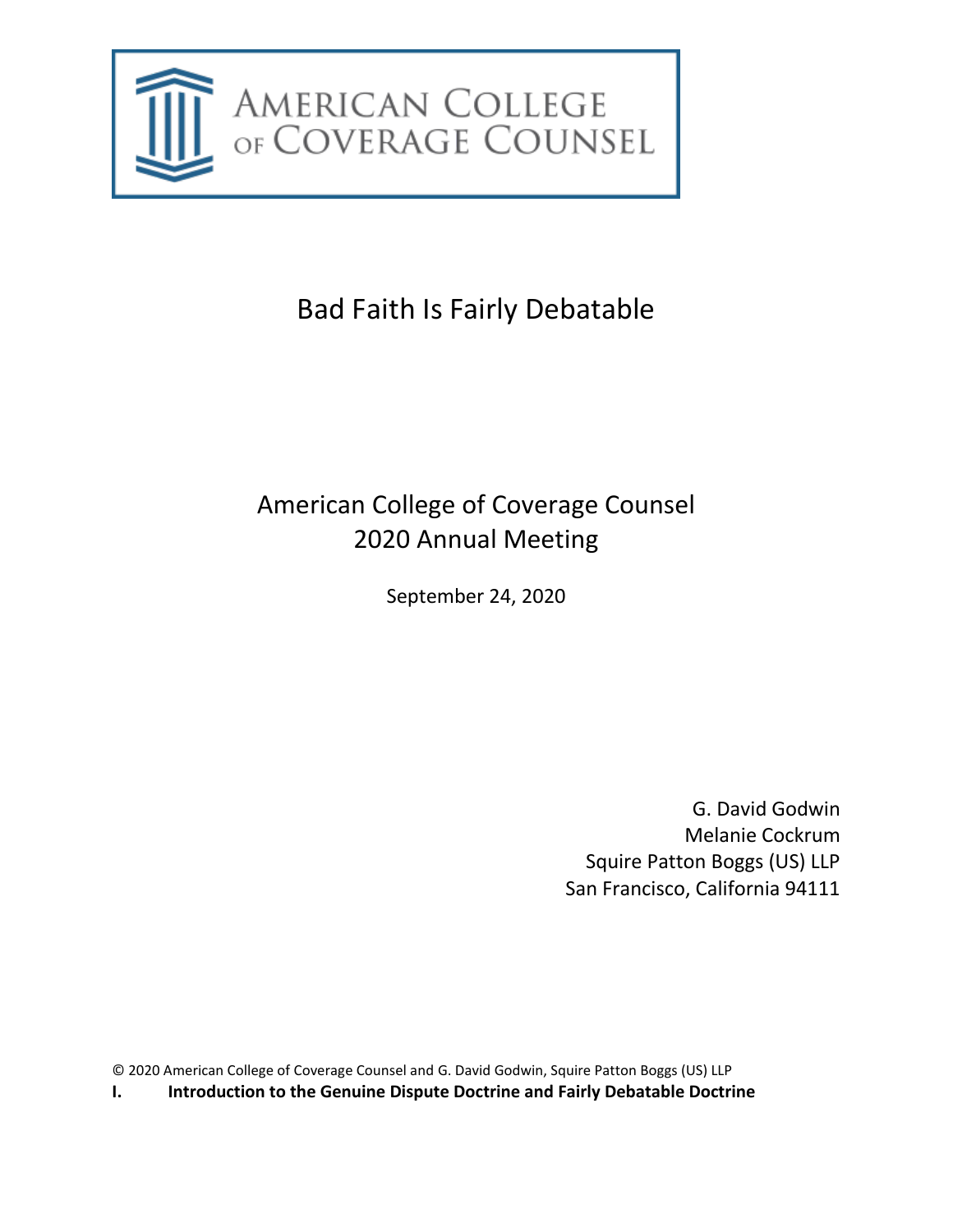Implied in every contract, including insurance contracts, is the covenant of good faith and fair dealing. How that obligation affects an insurer's liability to its policyholder is dependent on the particular state's laws applicable to the coverage dispute at issue. Some states afford the policyholder a separate tort cause of action for breach of the implied covenant, opening up recovery for consequential damages. Other states confine it to breach of contract claims. Moreover, the level of conduct necessary to establish bad faith varies. This article does not attempt to provide a survey of bad faith law generally. Rather, we focus on the issue of whether an insurer may avoid a finding of bad faith when its coverage decision, although ultimately found to be incorrect, was reasonable or fairly debatable in light of the facts or law known at the time. This defense is often referenced as the genuine dispute or fairly debatable doctrine.

In California, courts hold that the genuine dispute doctrine is an affirmative defense offering an insurer protection from bad faith when there is a genuine dispute as to the existence or amount of coverage. *Wilson v. 21st Century Ins. Co.*, 42 Cal.4th 713, 723 (2007). Other states hold that an insurer may not be liable for bad faith if the insured's claim is fairly debatable, that is if there is a reasonable basis for denying the claim. *See e.g. National Sec. Fire & Cas. Co. v. Bowen*, 417 So.2d 179 (Ala. 1982); *Noble v. National Am. Life Ins. Co.*, 624 P.2d 866 (Ariz. 1981); *Sanderson v. Am. Fam. Mut. Ins. Co.*, 251 P.3d 1213 (Colo.App.2010); *Empire Fire & Marine Insurance Company v. Simpsonville Wrecker Service, Inc.*, 880 S.W.2d 886 (Ky.App. 1994); *Windmon v. Marshall*, 926 So.2d 867, 872 (Miss. 2006); *Safeco Ins. Co. v. Ellinghouse*, 223 Mont. 239, 248, 725 P.2d 217 (Mont. 1986); *Niver v. Travelers Indem. Co. of Illinois*, 412 F. Supp. 2d 966, 977 (N.D. Iowa 2006); *Fetch v. Quam*, 623 N.W.2d 357, 366 (N.D. 2001); *Badiali v. New Jersey Mfrs. Ins. Grp.*, 220 N.J. 544 (2015); *Fetch v. Quam*, 623 N.W.2d 357 (N.D. 2001);; *Skaling v. Aetna Ins. Co.*, 799 A.2d 997 (R.I. 2002); State *Farm Fire & Cas. Co. v. Barton*, 897 F.2d 729, 731 (4th Cir. 1990) (South Carolina); *Dakota, Minnesota & Eastern R.R. Corp. v. Acuity*, 771 N.W.2d 623 (S.D. 2009); *Jones v. Farmers Ins. Exch.*, 286 P.3d 301 (Utah 2012); *Cuna Mutual Ins. Society v. Norman*, 375 S.E.2d 724, 726-27 (Va. 1989); *Anderson v. Continental Ins. Co.*, 271 N.W.2d 368 (Wis. 1978); *First Wyoming Bank, N.A., Jackson Hole v. Continental Ins. Co.*, 860 P.2d 1094 (Wyo. 1993).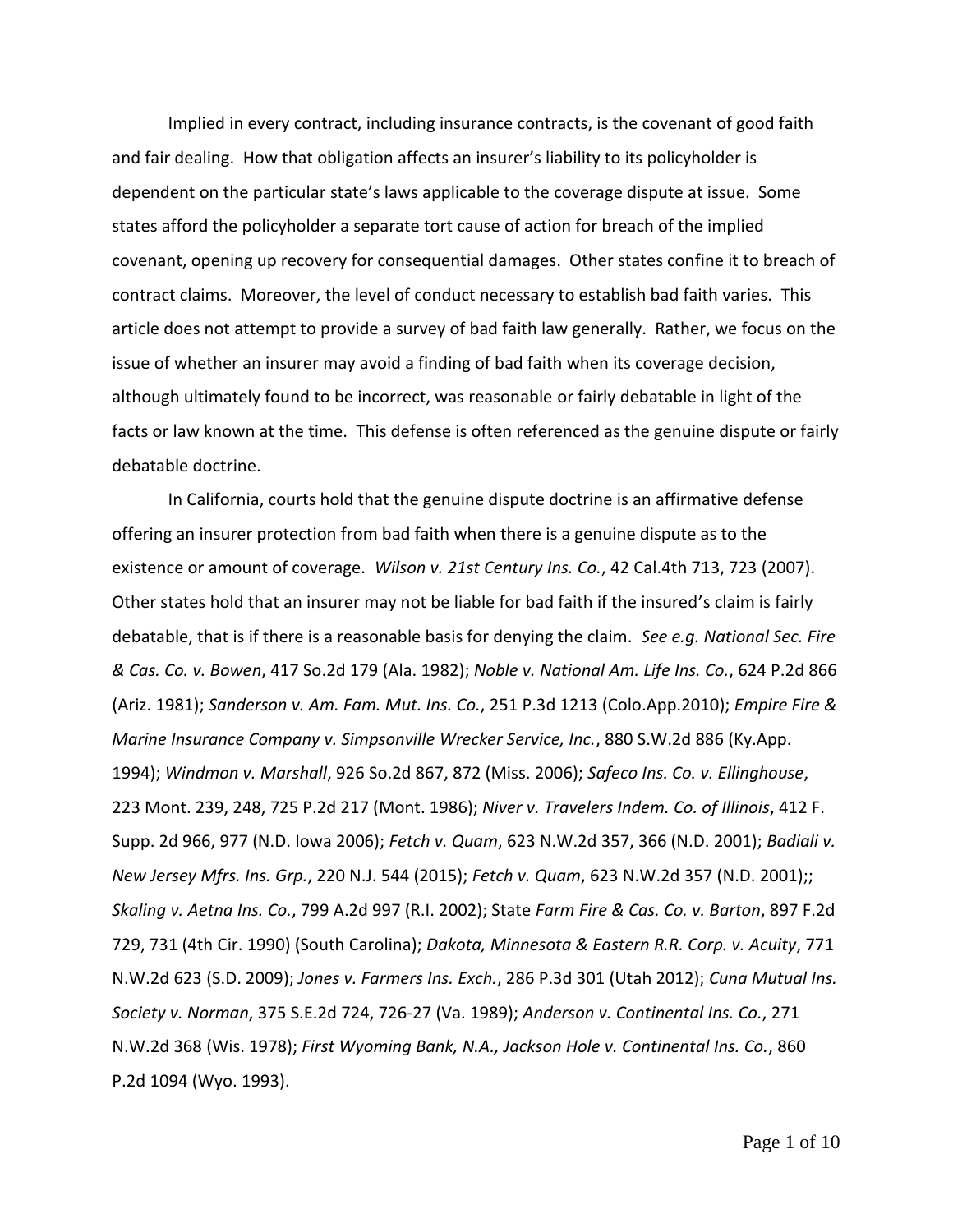While Ohio and Oklahoma do not use the term "fairly debatable," the standard is similar: a decision to withhold or delay payment, if based on a legitimate dispute or reasonable justification (legal or factual) cannot form the basis of bad faith tort liability. *Barnes v. Oklahoma Farm Bureau Mut. Ins. Co.*, 11 P.3d 162, 171 (Okla. 2000); *Zoppo v. Homestead Ins. Co.*, 71 Ohio St. 3d 552(1994) ("reasonable justification" standard)

#### **A. Which Party has the Burden?**

In some states, the burden is placed on the insured to show that the claim was not fairly debatable. *See e.g., Weinstein v. Prudential Prop. and Cas. Ins. Co.*, 233 P.3d 1221, 1237 (Idaho 2010) ("In order for a first-party insured to recover on a bad faith claim, the insured must show . . . 2) the claim was not fairly debatable . . . ."); *Kmart Corp. v. Footstar, Inc.*, No. 09 CV 3607, 2013 WL 6670746, \*2 (N.D. Ill. Dec. 18, 2013) (applying New Jersey law the court held the insured must show that "no debatable reason existed for the denial of benefits.");

In contrast, California law provides the genuine dispute doctrine is an affirmative defense for which the insurer carries the burden. *See Gaylord v. Nationwide Mutual Insurance Co.*, 776 F. Supp. 2d 1101, 1124-1127 (E.D. Cal. 2011) (applying California law, the Eastern District of California found that the genuine dispute doctrine can act as an affirmative defense when an insured contends the insurer breached its duty to indemnify and defend).

Whoever has the burden, the determination of whether the genuine dispute/fairly debatable doctrines applies is typically measured by an objective standard. *See Wilson*, 42 Cal.4th at 724, fn. 7; Iowa: *Dolan v. Aid Ins. Co.*, 431 N.W.2d 790, 794 (Iowa 1988) (finding that the test for bad faith "creates an objective standard and makes clear the intentional nature of the tort"); Wisconsin: *Anderson v. Continental Ins. Co.*, 271 N.W.2d 368, 376 (Wis. 1978) (finding that the tort of bad faith is intentional and relies on an objective standard); South Carolina *State Farm Fire & Cas. Co. v. Barton*, 897 F.2d 729, 731 (4th Cir. 1990) (applying South Carolina law which provides that there must be an objectively reasonable basis for denying an insured's claim); Utah: *Campell v. State Farm Mut. Auto. Ins. Co.*, 840 P.2d 130, 139-40 n.16 (Utah App. 1992) (using an objective standard to determine if the insurer's decisions were "reasonable or unreasonable under all the circumstances"); *but see* Arizona: *Bronick v. State Farm Mut. Auto. Ins. Co.*, No. CV-11-01442-PHX-JAT, 2013 WL 3716600, \*4-\*5 (D. Ariz. July 15,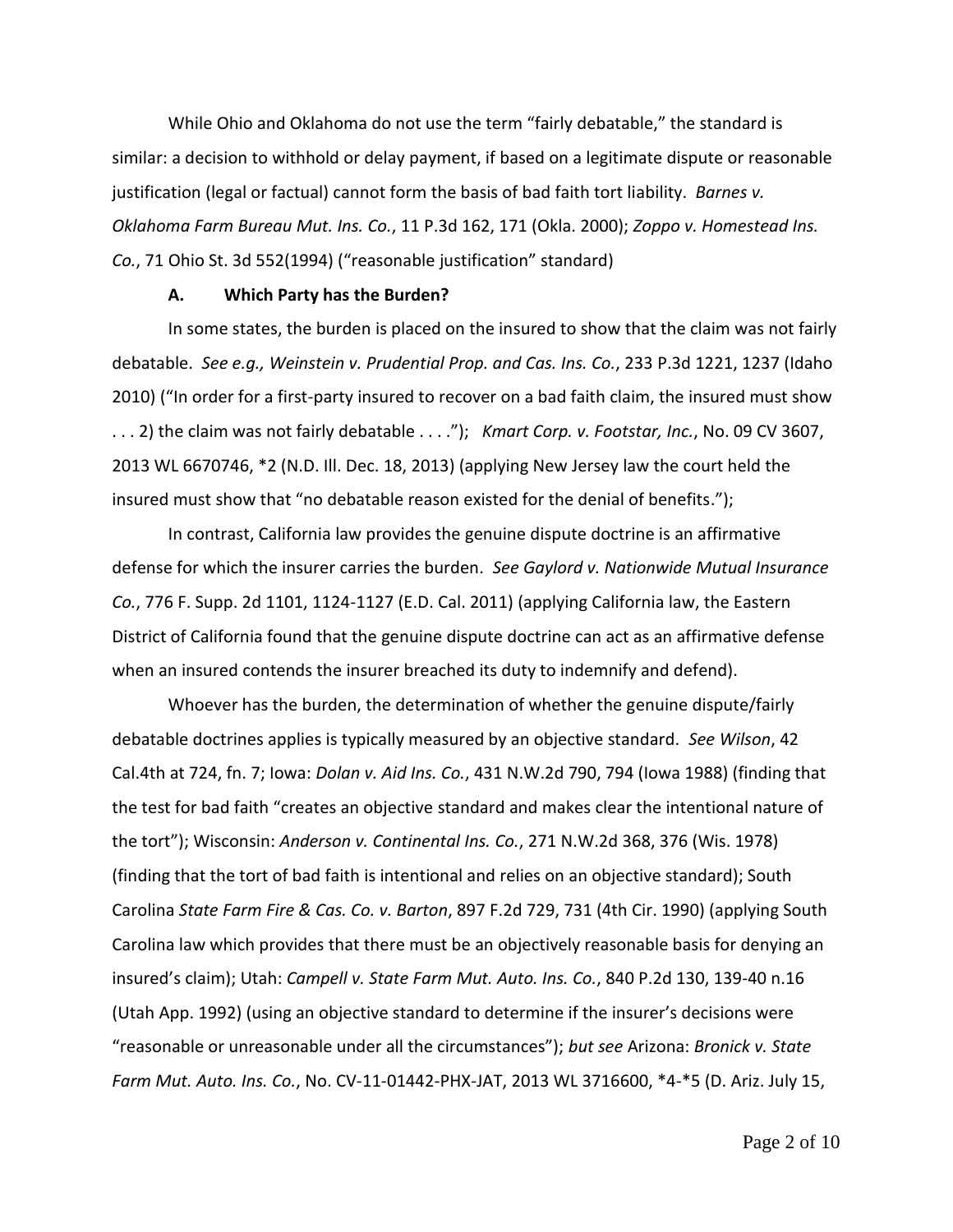2013) (using both an objective standard to determine if the insurer's actions were objectively reasonable and a subjective standard to determine if the insurer's conduct was "consciously unreasonable").

### **B. Requirement of an Adequate Investigation**

The genuine dispute/fairly debatable doctrines do not relieve insurance companies of their obligations to conduct reasonable and thorough investigations. Generally, even if a claim is fairly debatable or if there exists a genuine dispute, the insurer must still exercise reasonable care in its investigation of the claim. *See Skaling v. Aetna Ins. Co.*, 799 A.2d 997, 1010 (R.I. 2002) ("An insurer has a responsibility to assemble all the facts necessary for a fair and comprehensive investigation *before* it refuses to pay a claim . . . ."); *Zilisch v. State Farm*, 196 P.2d 276, 280 (2000) ("The carrier has an obligation to immediately conduct an adequate investigation . . . ."); *Anderson v. Western Nat'l Mut. Ins. Co.*, 857 F. Supp. 2d 896, 904 (D.S.D. 2012) ("if an insurer conducted an inadequate investigation of a claim, and, by doing so, failed to locate information indicating that the plaintiff was entitled to benefits, then the claim may not be fairly debatable . . . .); *Fetch v. Quam*, 623 N.W.2d 357, 365 (N.D. 2001) ("An insurer does not act in bad faith by a reasonable investigation of a claim which is fairly debatable.").

As a thorough investigation is required in order to establish the applicability of the genuine dispute doctrine. Examples of evidence that could show a biased investigation, which would make the genuine dispute doctrine inapplicable, include: (1) the insurer was guilty of misrepresenting the nature of the investigatory proceedings; (2) the insurer's employees lied during the depositions or to the insured; (3) the insurer dishonestly selected its experts; (4) the insurer's experts were unreasonable; and (5) the insurer failed to conduct a thorough investigation. While a thorough report from an insurer's independent expert to support the genuine dispute doctrine, this is not automatic insulation from bad faith claims. *Keshish v. Allstate Ins. Co.*, 959 F. Supp. 2d 1226 (C.D. Cal. 2013).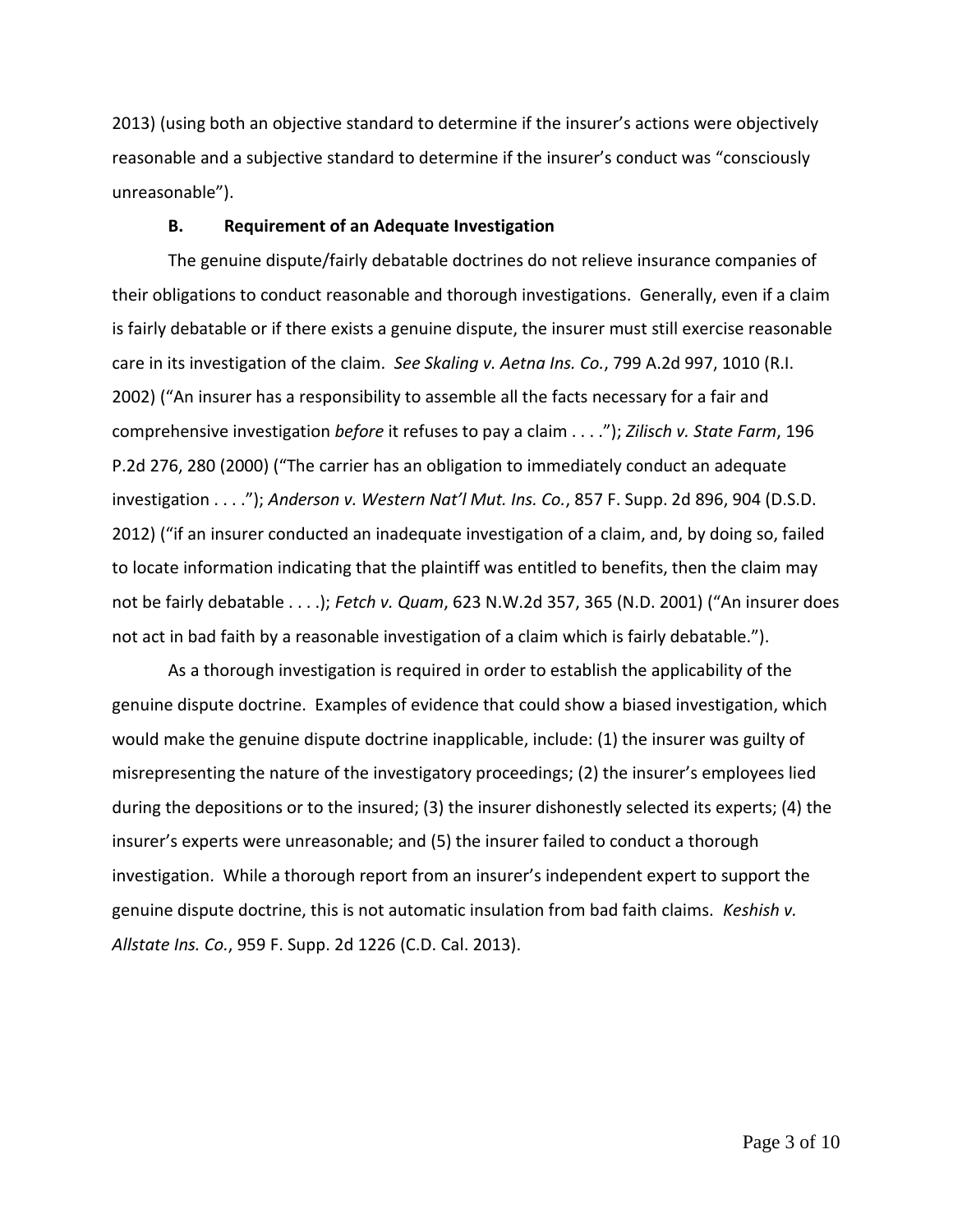## **II. Application of the Genuine Dispute/Fairly Debatable Doctrines to Issues of Law or Fact**

For the states that follow the genuine dispute/fairly debatable doctrine, they appear to uniformly apply the defense to disputed questions of law. Recently, some states have also applied the defense to questions of fact.

## **A. Question of Law**

As applied to questions of law, insurers may refuse to defend in circumstances where there is a sufficient basis in the law for taking such a position. An insurer cannot be held in bad faith on a reasonable but incorrect interpretation of law. *See, e.g., New England Env't Techs. v. American Safety Risk Retention Grp., Inc.*, 738 F. Supp. 2d 249, 259 (D.Mass. 2010) (finding no bad faith where insurer's position was "based on a 'plausible interpretation of the policy's terms); *Brown v. Labor and Industry Review Comm'n*, 671 N.W.2d 279 (Wis. 2003) (concluding there was no bad faith when there was a reasonable conclusion based on a question of law was reached, even if different conclusions were more reasonable); *United States Fire Ins. Co. v. Williams*, 955 S.W.2d 267, 269 (Tex. Sup. Ct. 1997) (finding that the insurer's interpretation of a rule was "at least arguable" as three out of five Commission reviewing officers had the same interpretation); *Aetna Cas. & Sur. Co. v. Superior Court*, 788 P.2d 1333, 1336 (Az. App. Div. 1989) (concluding that the insurer's denial of coverage was reasonable because two courts agreed even though the outcome of the question on appeal was different); *but see Hayes v. Acuity*, No. CV 17-5015-JLV, 2020 WL 1322269, \*9 (D.S.D. March 20, 2020) (denying insurer's motion for summary judgment regarding the insured's bad faith claim because the insurer's "legal duty was not fairly debatable" because its "obligation was clear from the statutory language alone").

## **B. Question of Fact**

Wisconsin, Alabama and Iowa allow the fairly debatable doctrine for matters of fact and matters of law. "When a claim is 'fairly debatable,' the insurer is entitled to debate it, whether the debate concerns a matter of fact or law." *Anderson v. Continental Ins. Co.*, 271 N.W.2d 368, 376–77 (Wis. 1978); *see also National Sec. Fire & Cas. Co. v. Bowen*, 417 So.1d 179, 183 (Ala. 1982); *M-Z Enters., Inc. v. Haweye-Security Ins. Co.*, 318 N.W.2d 408, 415 (Iowa 1982).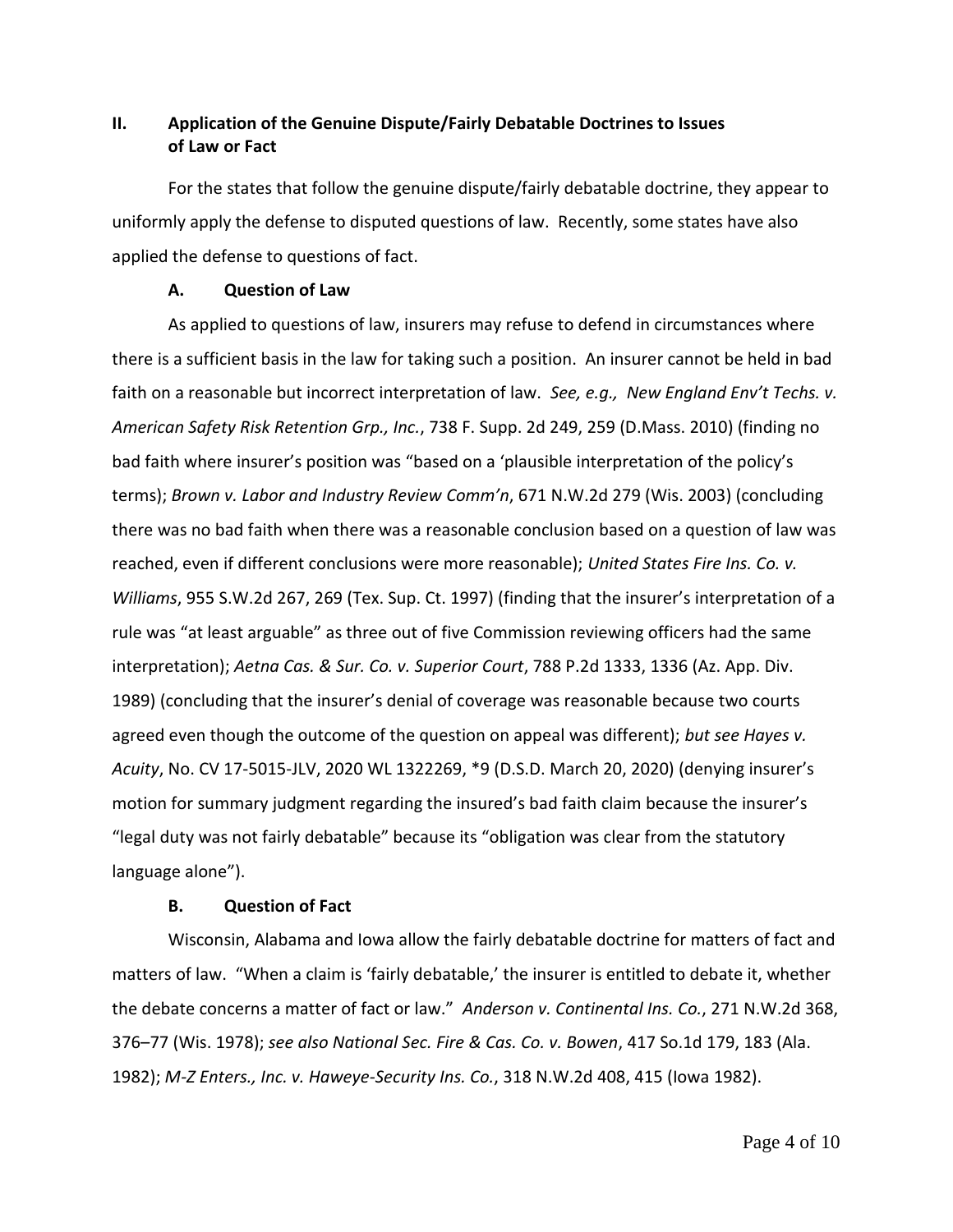The Iowa Supreme Court more recently stated, "where an objectively reasonable basis for denial of a claim *actually exists*, the insurer cannot be held liable for bad faith as a matter of law." *Bellville v. Farm Bureau Mut. Ins. Co.*, 702 N.W.2d 468, 473 (Iowa 2005) (citations and quotations omitted) (emphasis in original).

In California, the genuine dispute doctrine was once limited to legal issues. For nearly twenty years, however, California has applied the doctrine to questions of fact, stating, "we see no reason why the genuine dispute doctrine should be limited to legal issues." *Chateau Chamberay Homeowners Ass'n v. Associated Int'l Ins. Co.*, 90 Cal.App.4th 335, 348 (2001).

Oklahoma courts have also applied this to questions of fact, stating, "a claim must be promptly paid unless the insurer has a reasonable belief the claim is either *legally* or *factually* insufficient." *Barnes*, 11 P.3d at 171 (emphasis added).

There appears to be an interplay between the applicability of these doctrines to legal vs. factual issues depending on whether the claim involves first party or liability coverage. Generally, these doctrines are applicable to both legal and factual issues for first party claims. First-party policies often allow for a broader investigation, including reviewing the insured's records and examining the insured under oath. Courts are more likely the permit an insurer to use these doctrines with first party claims for legal and factual issues because an insured is not being held liable and there is no risk of increasing the insured's exposure. For third party claims, the defense is typically limited to disputed questions of law. For example, California courts have stated that "[i]t is doubtful that the so-called 'genuine dispute doctrine' applies in third-party duty to defend cases." *Mt. Hawley Ins. Co. v. Lopez*, 215 Cal.App.4th 1385, 1425 (2013). This is understandable since the duty to defend is dependent on the existence of a potential for coverage. Further, "it has never been held that an insurer in a third party case may rely on a genuine dispute over coverage to refuse settlement." *Howard v. American Nat'l Fire Ins. Co.*, 187 Cal.App.4th 498 (2010). However, the Ninth Circuit has applied the genuine dispute doctrine to an issue of duty to defend. *See Lunsford v. American Guar. Liab. Ins. Co.*, 18 F.3d 653, 654 (9th Cir. 1994); *see also Vaid-Raizada v. Lexington Nat'l Ins. Co.*, 2009 U.S. Dist. LEXIS 76314, \*4–\*5 (C.D. Cal. Aug. 12, 2009) ("Courts have consistently applied the 'genuine dispute' rule in assessing bad faith tort claims on the duty to defend.").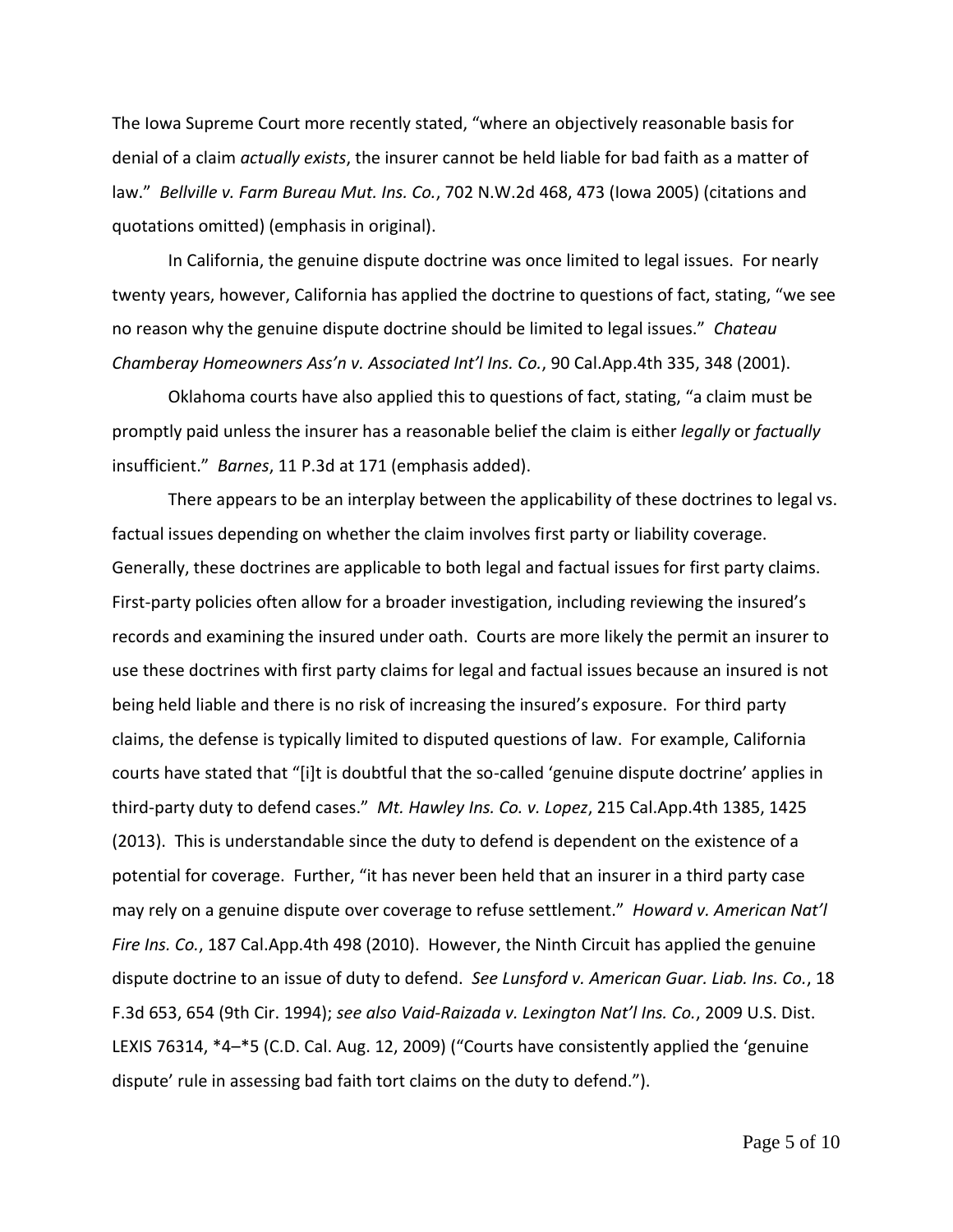Utah has also applied the fairly debatable standard to third-party insurance bad faith claims. *See Allegis Inv. Servs., LLC v. Arthur J. Gallagher & Co.*, 371 F. Supp. 3d 983 (D. Utah 2019.)

In contrast, a New Jersey court rejected application of the fairly debatable standard in the context of a third party claim. *See State Nat'l Ins. Co. v. County of Camden*, 10 F.Supp.3d 568, 584 (N.J. 2014) (holding the fairly debatable standard does not apply to claims involving a potential for an excess of limits verdict against the insured).

### **IV. How Are The Doctrines Utilized?**

The genuine dispute/fairly debatable doctrines typically have one of three uses: (a) they can serve as a complete defense to bad faith claims; (b) the existence of a genuine dispute/fairly debatable issue of law or fact is but a factor in the analysis of bad faith; and (c) they may counter a rebuttable presumption of unreasonableness.

#### **A. Complete Defense to Bad Faith Claims**

A number of courts hold that the genuine dispute/fairly debatable doctrines may provide a complete defense to a bad faith claim. For example, in *Kmart Corp. v. Footstar, Inc.*, No. 09 CV 3607, 2013 WL 6670746, \*4 (N.D. Ill. Dec. 18, 2013) (applying New Jersey law), a customer, injured by a falling infant car seat, sued Kmart and later Footstar because it was believed both companies had employees involved in the accident. *Id.*, at \*1. Footstar's insurer, Liberty Mutual Fire Insurance Company, defended Footstar in the action but refused to defend or indemnify Kmart as an additional insured in the action. *Id.*, at \*2. Kmart then settled the underlying action and sought reimbursement for the settlement amount from Footstar and Liberty. *Id.* On a motion for summary judgment, the court held that Liberty's duty to defend was triggered on the date Kmart requested coverage, and for the duty to indemnify, it was unclear as to whether Footstar was implicated in the underlying accident, requiring a trial to determine fault. *Id.*, at \*2-\*3. Kmart now claimed that Liberty acted in bad faith when it refused to indemnify and defend the underlying case. *Id.*, at \*3. The court explained that even when summary judgment is granted finding coverage, "if the coverage issue was still 'fairly debatable' at the time, the insurer's decision does not constitute bad faith." *Id.* Due to differing accounts of the underlying incident, the insurer's position "was not so 'obviously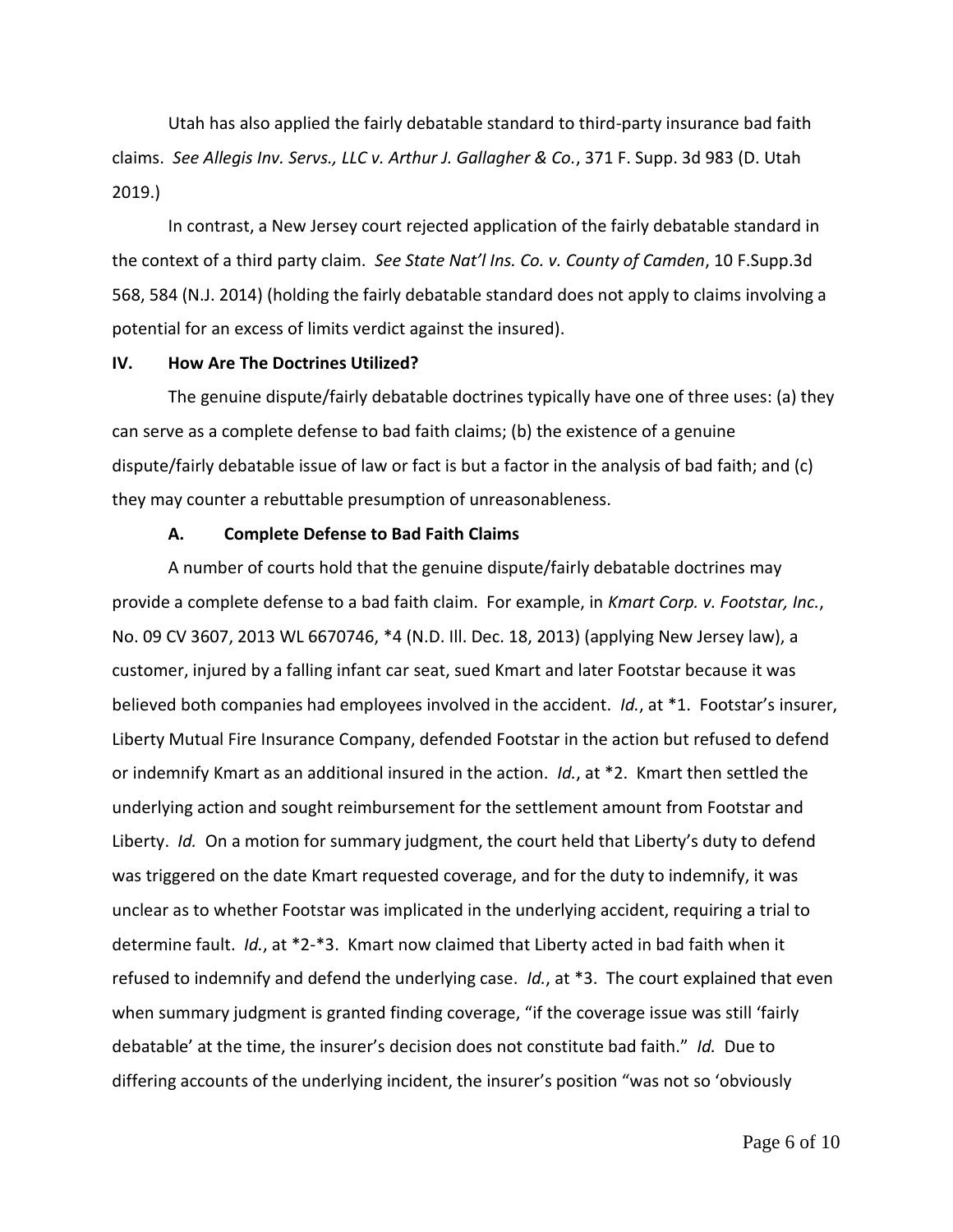incorrect'" as "there was the potential that the accident did not involve Footstar's work." *Id.* Additionally, Liberty's refusal to indemnify could not be held to be in bad faith as "Kmart could not establish as a matter of law a right to summary judgment," a requirement under New Jersey case law. *Id.*, at \*3-\*4. As the court was unable to resolve the issue as a matter of law on summary judgment, the court could not extend bad faith to Liberty's refusal to indemnify. *Id.*, at \*4; *see also Gaylord v. Nationwide Mutual Insurance Co.*, 776 F. Supp. 2d 1101, 1105, 1127 (E.D. Cal. 2011)(The court found (The court determined that summary judgment in favor of the insurer on the bad faith claim was appropriate because the insurer had conducted an adequate investigation and based on that investigation and a reasonable construction of the policy determined that the cattle was not included in the policy.)

#### **B. One Factor in a Bad Faith Analysis**

Oklahoma is among the states that do not allow its version of the fairly debatable doctrine to serve as a complete defense to a bad faith claim. Instead, Oklahoma courts may consider a legitimate dispute or reasonable justification as a factor in determining bad faith. The insurer in *Haberman v. The Hartford Insurance Group*, 443 F.3d 1257, 1269 (10th Cir. 2006), argued that because there was a legitimate dispute regarding coverage, it could not be found to have acted in bad faith. However, the 10th Circuit, applying Oklahoma law, has held that a "legitimate dispute as to coverage will not act as an impenetrable shield against a valid claim or bad faith." *Timberlake Constr. Co. v. U.S. Fidelity & Gaur. Co.*, 71 F.3d 335, 242 (10th Cir. 1995). If the insurer did not actually rely on an existing legitimate defense, a plaintiff may bring a bad faith action. *Haberman*, 443 F.3d at 1270. In *Haberman*, the issue identified by the insurer in its motion for summary judgment was whether Plaintiff was an insured under the policy for purposes of underinsured motorist coverage; however, in its denial letter, the insurer stated that it denied the claim because Plaintiff was not riding in a "covered vehicle" at the time of the accident. The court found that "the 'legitimate' reason for denying [Plaintiff's] claim [was] different from the reason [Plaintiff] was given;" therefore, it was appropriate for the district court to deny the insurer's motion for summary judgment on the bad faith claim. *Id.* at 1270- 1271. *See also Wolf v. Prudential Ins. Co.*, 50 F.3d 793, 796 (10th Cir. 1995) (finding that even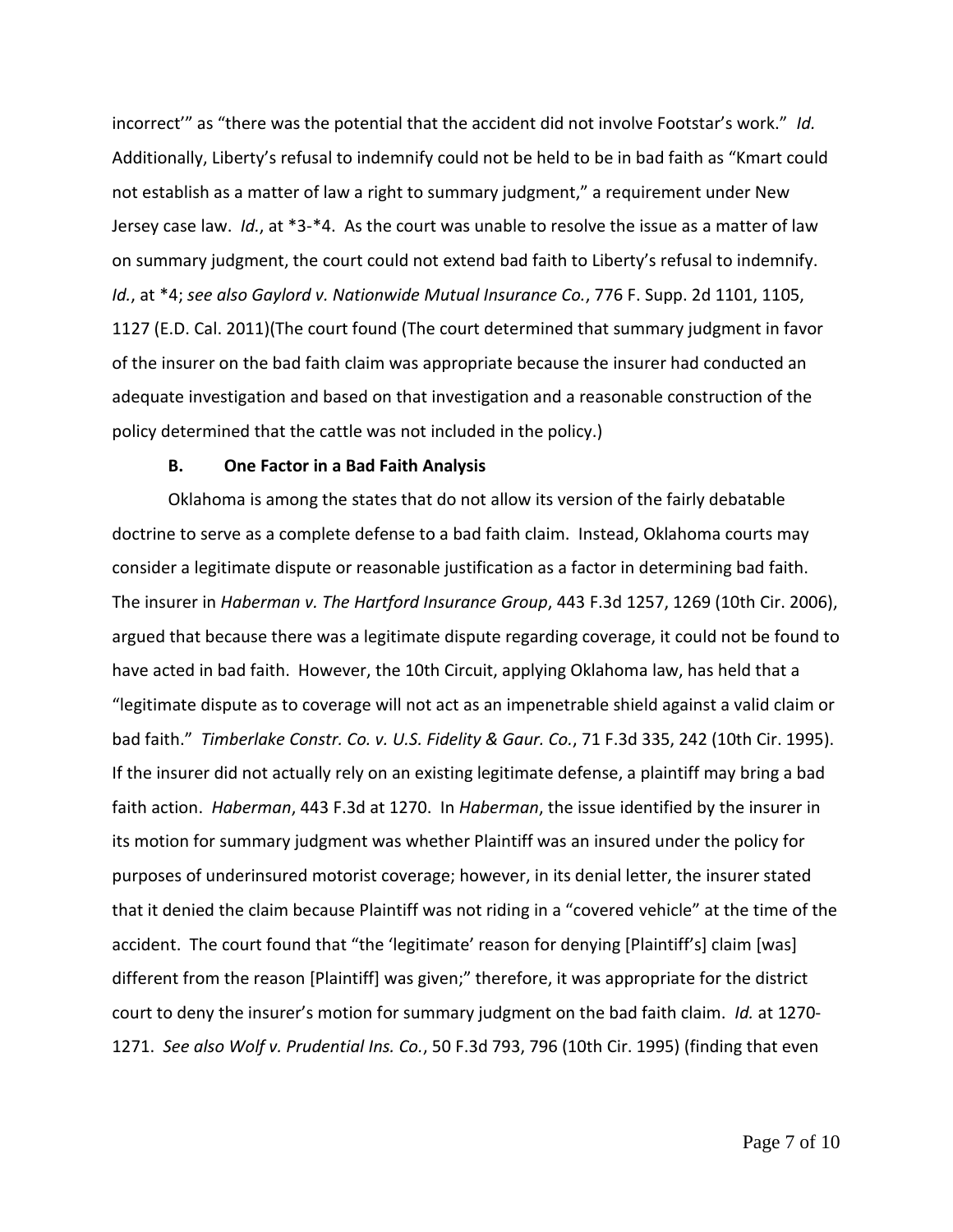though an insurer has a reasonable interpretation of an ambiguity in a policy, this does not mean the insurer acted reasonably if it construed the ambiguous term against the insured).

The court in *Barnes v. Oklahoma Farm Bureau Mutual Insurance Co.*, 11 P.3d 162 (Okla. 2000), stated that in an action for bad faith, "it is the unreasonableness of the insurer's actions that is the essence of the tort." *Id.* at 174. Further, even though reliance on counsel's advice can be a defense to a bad faith claim, "the reliance on counsel's advice must be reasonable." *Id.* Additionally, "advice of counsel is but one factor to be considered in deciding whether the carrier's reason for denying a claim was arguably reasonable." *Id.* (citations removed). In *Barnes*, insurer counsel's advice conflicted with the Oklahoma Supreme Court's prior expression of the meaning of an underinsured motorist statute, and the court found this position was "absolutely insupportable." *Id.*

In *Zilisch v. State Farm Mutual Automobile Insurance Co.*, 995 P.2d 276, 279 (Ariz. 2000), the Arizona Supreme Court, en banc, held that "in defending against a fairly debatable claim, an insurer must exercise reasonable care and good faith." That action involved a first-party bad faith claim regarding underinsured motorist coverage. The insurer argued that the extent of the injuries and thus the value of the claim was fairly debatable. However, the insurer did not evaluate the claim or offer to settle the claim until almost ten months after receiving the demand, the insurer's claim that it was waiting for an expert report was unreasonable because it had reports from several other physicians, and the insurer did not ask for an independent medical examination until after it had offered to settle the claim. *Id.* at 280. The court of appeals essentially stated that as long as the amount offered to the insured is fairly debatable, "nothing else [the insurer] does in investigating the claim, evaluating the claim, and paying the claim really matters." *Id.* at 279. The court of appeals held that the fairly debatable doctrine was a "'threshold question' which is outcome determinative." *Id.* The Arizona Supreme Court, however, reversed, finding that the court of appeals "erred in concluding that fair debatability is both the beginning and the end of the analysis." *Id.* at 280. The court set out the appropriate inquiry for bad faith, looking at the insurer's "investigation, evaluation, and processing of the claim" to determine if "the insured acted unreasonably and either knew or was conscious of the fact that its conduct was unreasonable." *Id.* Further, "while fair debatability is a necessary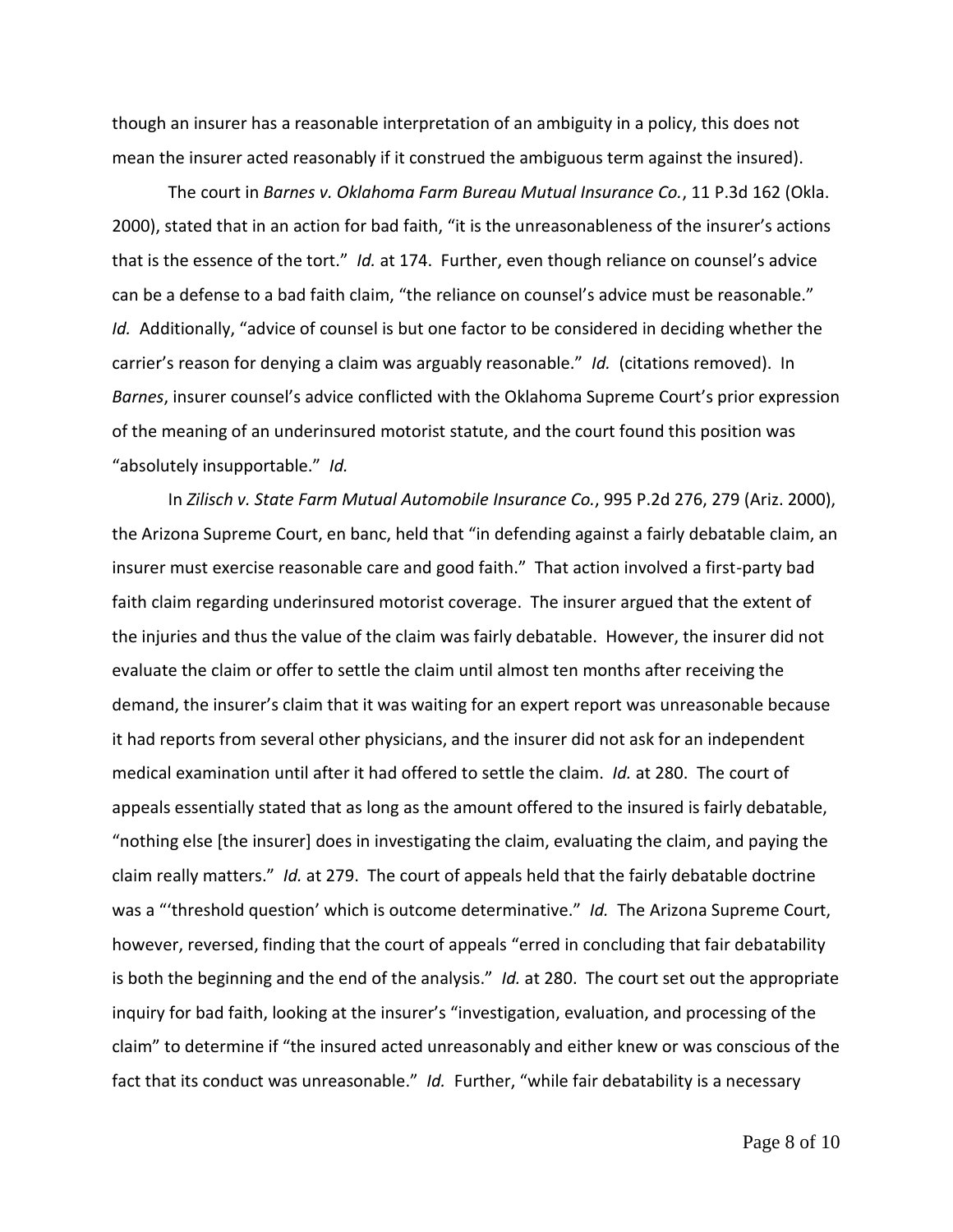condition to avoid a claim of bad faith, it is not always a sufficient condition." *Id.* at 281. The court concluded that the trial court was correct by submitting the case to a jury because there was sufficient evidence for a jury to find that the insurer acted unreasonably and knew it acted unreasonably. *Id.* at 280-81.

The Colorado Court of Appeals, in *Sanderson v. American Family Mutual. Insurance Co.*, 251 P.3d 1213, 1216 (Colo. 2010), chose to follow the standard in *Zilisch* in a similar first-party bad faith action in Colorado. The trial court granted summary judgment for the insurer because the claims were fairly debatable, as there were genuine issues concerning the facts establishing liability and a legal issue as to the amount owed under the policy. The Court of Appeals reversed, following the standard set forth in *Zilisch* the court held that "fair debatability is not a threshold inquiry that is outcome determinative as a matter of law, nor is it both the beginning and the end of the analysis in a bad faith case. *Id.* at 1218 (quoting *Zilisch*, 977 P.2d at 279–80).

Other courts have similarly followed the standard in *Zilisch*. *See, e.g., Skaling v. Aetna Ins. Co.*, 799 A.2d 997, 1011 (R.I. 2002); *Allen v. State Farm Mut. Auto. Ins. Co.*, No. 3:15-cv-0019-HRH, 2018 WL 1474526, \*5 (D. Alaska March 26, 2018); *Farmland Mut. Ins. Co. v. Johnson*, 36 S.W.3d 368, 375 (Ky. 2000).

#### **C. Dispute a Rebuttable Presumption of Unreasonableness**

Less common is the application of the fairly debatable doctrine as a way to dispute a rebuttable presumption of unreasonableness. In Michigan, attorneys' fees are allowed against the insurer if a court finds the insurer "unreasonably refused to pay the claim or unreasonably delayed in making proper payment." Mich. Comp. Laws § 500.3148(1). If the insurer refuses or delays paying benefits, a rebuttable presumption of unreasonableness is created. *Durmishi v. National Cas. Co.*, 720 F. Supp. 2d 862, 873 (2010). The insurer has the burden of showing that the initial refusal or delay of payment was caused by a legitimate question of law or fact at the time of the initial refusal or delay. *Id.* (quoting *Ross v. Auto Club Grp.*, 748 N.W.2d 552, 558 (2008).) In *Durmishi*, the insured refused to undergo a medical and psychological examination as required under Michigan law and the insurance policy. The insurer claimed the extent of the insured's injuries was fairly debatable. However, the insurer removed the case to federal court prior to seeking the examinations, and the insured insisted compliance with the federal rules